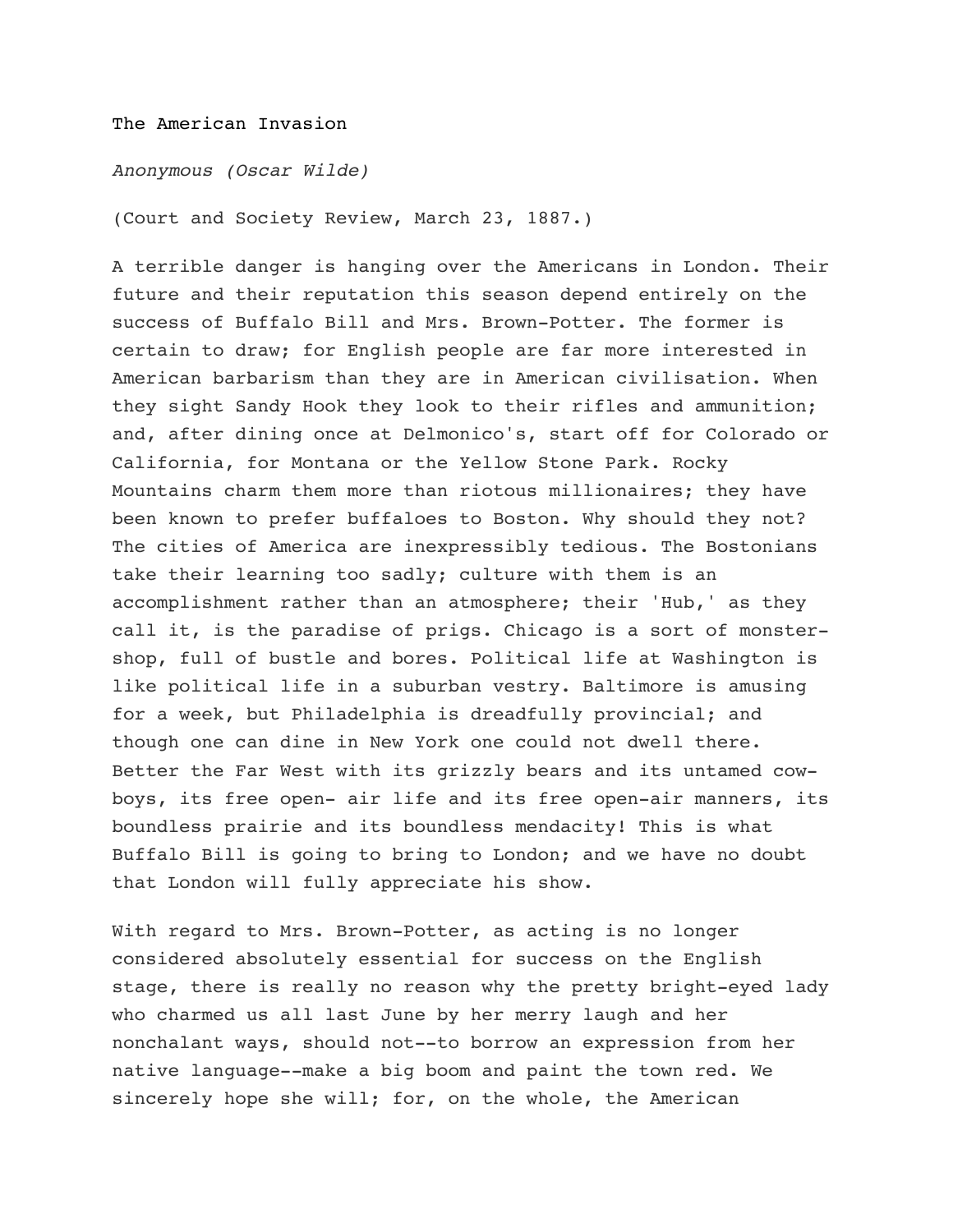invasion has done English society a great deal of good. American women are bright, clever, and wonderfully cosmopolitan. Their patriotic feelings are limited to an admiration for Niagara and a regret for the Elevated Railway; and, unlike the men, they never bore us with Bunkers Hill. They take their dresses from Paris and their manners from Piccadilly, and wear both charmingly. They have a quaint pertness, a delightful conceit, a native self-assertion. They insist on being paid compliments and have almost succeeded in making Englishmen eloquent. For our aristocracy they have an ardent admiration; they adore titles and are a permanent blow to Republican principles. In the art of amusing men they are adepts, both by nature and education, and can actually tell a story without forgetting the point--an accomplishment that is extremely rare among the women of other countries. It is true that they lack repose and that their voices are somewhat harsh and strident when they land first at Liverpool; but after a time one gets to love these pretty whirlwinds in petticoats that sweep so recklessly through society and are so agitating to all duchesses who have daughters. There is something fascinating in their funny, exaggerated gestures and their petulant way of tossing the head. Their eyes have no magic nor mystery in them, but they challenge us for combat; and when we engage we are always worsted. Their lips seem made for laughter and yet they never grimace. As for their voices, they soon get them into tune. Some of them have been known to acquire a fashionable drawl in two seasons; and after they have been presented to Royalty they all roll their R's as vigorously as a young equerry or an old lady-in-waiting. Still, they never really lose their accent; it keeps peeping out here and there, and when they chatter together they are like a bevy of peacocks.

Nothing is more amusing than to watch two American girls greeting each other in a drawing-room or in the Row. They are like children with their shrill staccato cries of wonder, their odd little exclamations. Their conversation sounds like a series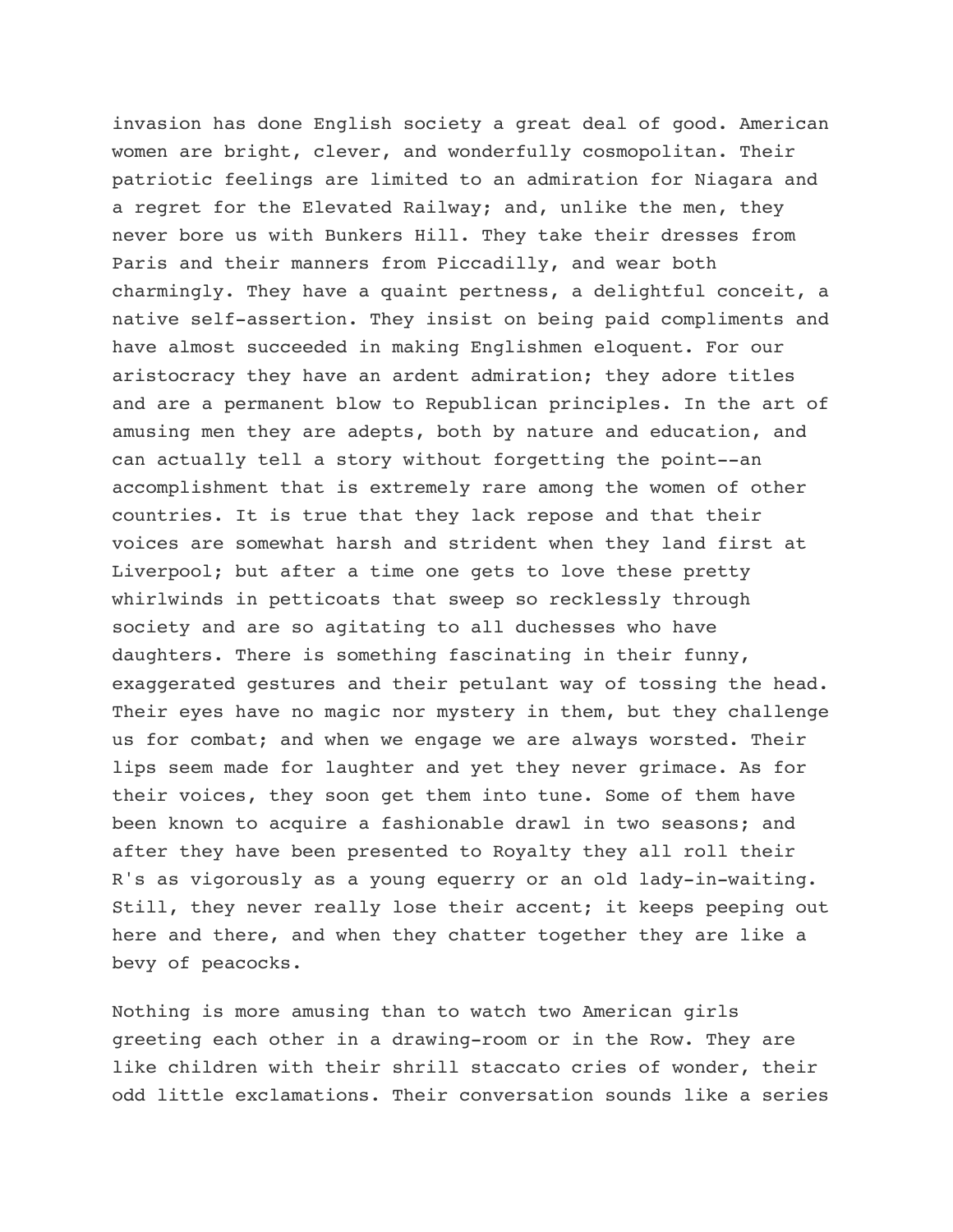of exploding crackers; they are exquisitely incoherent and use a sort of primitive, emotional language. After five minutes they are left beautifully breathless and look at each other half in amusement and half in affection. If a stolid young Englishman is fortunate enough to be introduced to them he is amazed at their extraordinary vivacity, their electric quickness of repartee, their inexhaustible store of curious catchwords. He never really understands them, for their thoughts flutter about with the sweet irresponsibility of butterflies; but he is pleased and amused and feels as if he were in an aviary. On the whole, American girls have a wonderful charm and, perhaps, the chief secret of their charm is that they never talk seriously except about amusements. They have, however, one grave fault--their mothers. Dreary as were those old Pilgrim Fathers who left our shores more than two centuries ago to found a New England beyond seas, the Pilgrim Mothers who have returned to us in the nineteenth century are drearier still.

Here and there, of course, there are exceptions, but as a class they are either dull, dowdy or dyspeptic. It is only fair to the rising generation of America to state that they are not to blame for this. Indeed, they spare no pains at all to bring up their parents properly and to give them a suitable, if somewhat late, education. From its earliest years every American child spends most of its time in correcting the faults of its father and mother; and no one who has had the opportunity of watching an American family on the deck of an Atlantic steamer, or in the refined seclusion of a New York boarding-house, can fail to have been struck by this characteristic of their civilisation. In America the young are always ready to give to those who are older than themselves the full benefits of their inexperience. A boy of only eleven or twelve years of age will firmly but kindly point out to his father his defects of manner or temper; will never weary of warning him against extravagance, idleness, late hours, unpunctuality, and the other temptations to which the aged are so particularly exposed; and sometimes, should he fancy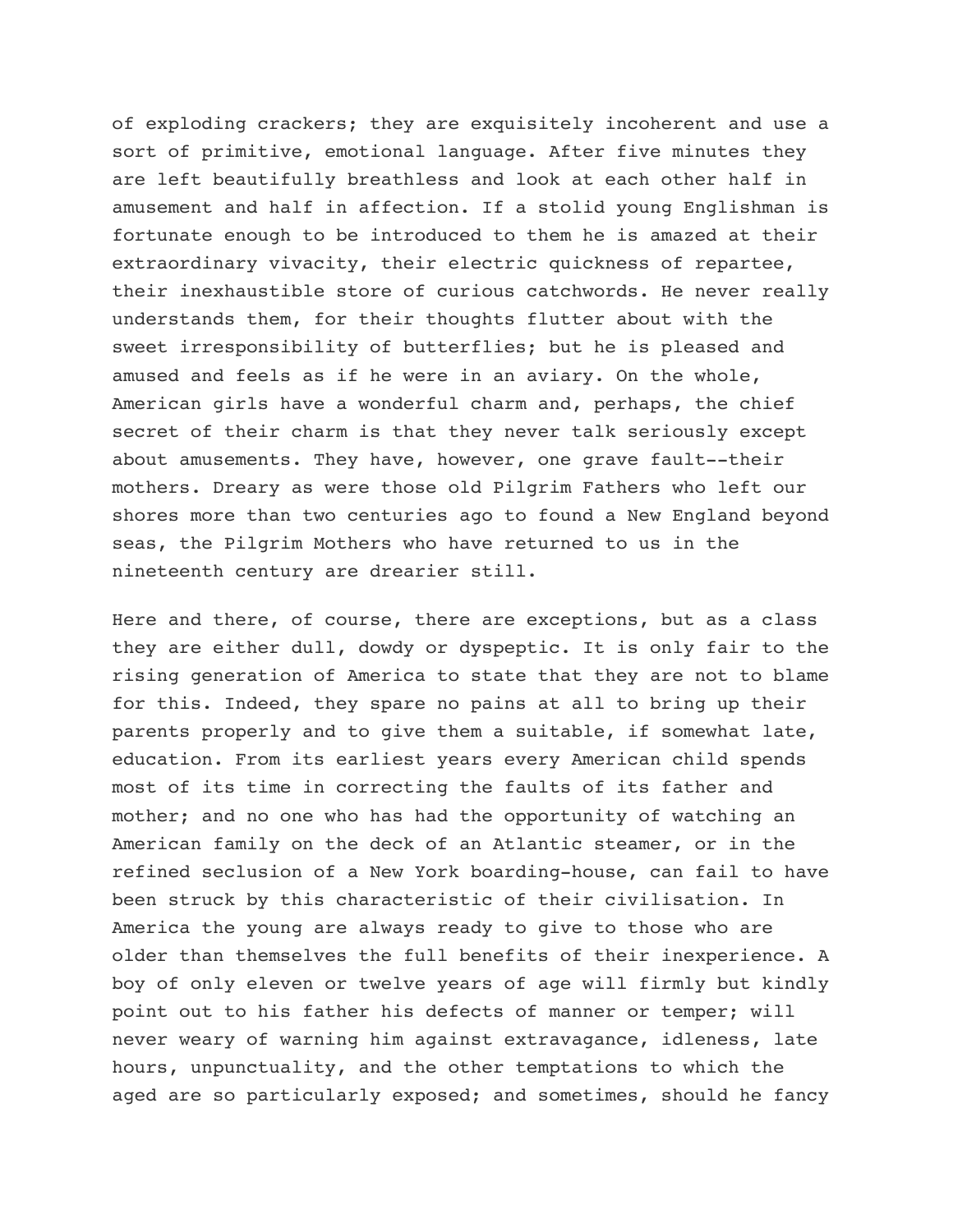that he is monopolising too much of the conversation at dinner, will remind him, across the table, of the new child's adage, 'Parents should be seen, not heard.' Nor does any mistaken idea of kindness prevent the little American girl from censuring her mother whenever it is necessary. Often, indeed, feeling that a rebuke conveyed in the presence of others is more truly efficacious than one merely whispered in the quiet of the nursery, she will call the attention of perfect strangers to her mother's general untidiness, her want of intellectual Boston conversation, immoderate love of iced water and green corn, stinginess in the matter of candy, ignorance of the usages of the best Baltimore society, bodily ailments and the like. In fact, it may be truly said that no American child is ever blind to the deficiencies of its parents, no matter how much it may love them.

Yet, somehow, this educational system has not been so successful as it deserved. In many cases, no doubt, the material with which the children had to deal was crude and incapable of real development; but the fact remains that the American mother is a tedious person. The American father is better, for he is never seen in London. He passes his life entirely in Wall Street and communicates with his family once a month by means of a telegram in cipher. The mother, however, is always with us, and, lacking the quick imitative faculty of the younger generation, remains uninteresting and provincial to the last. In spite of her, however, the American girl is always welcome. She brightens our dull dinner parties for us and makes life go pleasantly by for a season. In the race for coronets she often carries off the prize; but, once she has gained the victory, she is generous and forgives her English rivals everything, even their beauty.

Warned by the example of her mother that American women do not grow old gracefully, she tries not to grow old at all and often succeeds. She has exquisite feet and hands, is always bien